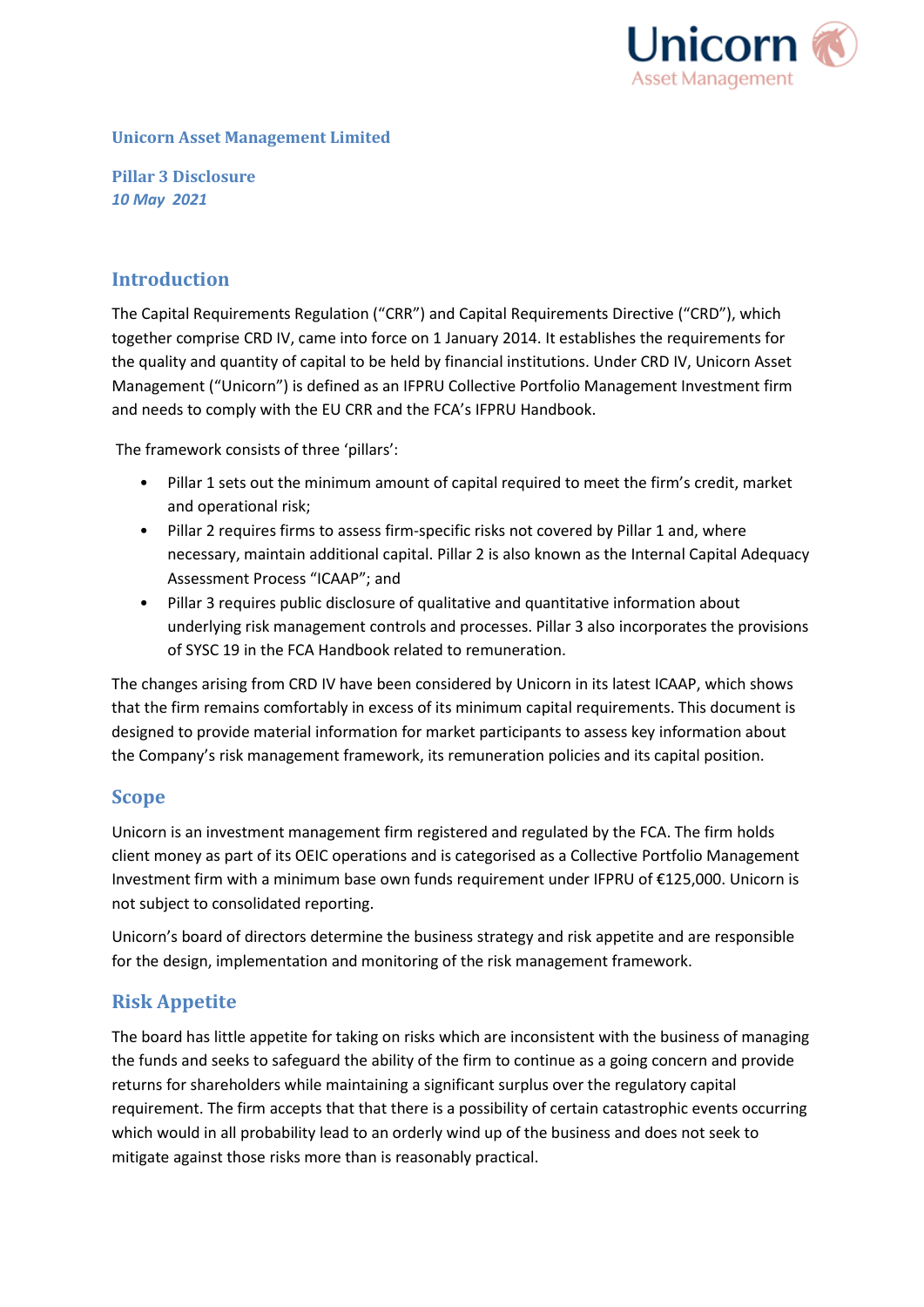# **Risk Management Policies and Objectives**

#### **Sources of Risk**

Unicorn endeavours to manage all the risks that arise from its operations. The firm maintains a risk management policy and risk register to identify risks to the business and ensure these are appropriately managed and mitigated. The main areas of risk that have been identified are as follows:

### **Operational Risk**

Operational risk is the risk of a loss arising from failed or inadequate internal processes or systems, human error or other external factors. The ways in which we manage these risks include identifying and regularly testing key control procedures, and obtaining and reviewing key management information and trend analyses on operational occurrences.

In order to ensure it has sufficient capital to cover some of these operational risks Unicorn also takes out insurance policies to cover eventualities such as errors and omissions, business interruption, crime.

Any material operational issues and failures are brought to the attention of the board as appropriate.

#### **Credit Risk**

Credit Risk is refers to the potential risk of loss arising from a client or counterparty failing to meet its obligations to pay amounts due.

Unicorn's exposure to credit risk is limited. It does not undertake any principal trades related to its own balance sheet. Cash is placed on deposit with highly rated banks. The risk of default on Debtors for shares issued in the open ended funds is mitigated by the ability to cancel shares issued. Fees due from clients are subject to formal agreements. The company has no history of bad debts from clients.

#### **Market Risk**

Market risk is the risk that the value of, or income arising from, Unicorn's business activities varies as a result of changes in stock markets, interest rates or exchange rates. Changes in interest rates and exchange rates have little direct impact on Unicorn's business. Stock market levels directly impact on the level of Unicorn's assets under management (and hence profitability) but are beyond its control. It is Unicorn's policy to understand and accept that this is an inherent risk within the business.

#### **Liquidity Risk**

Liquidity risk is the risk that in the short term Unicorn has insufficient liquid assets to meet its payment obligations, despite being fundamentally solvent or can only obtain such facilities at excessive cost.

Liquidity risk within Unicorn could arise in the following instances:

- a) Risk of a bank counterparty not honouring a deposit obligation;
- b) Counterparty risk exposure from a client or fund not being able to pay fees;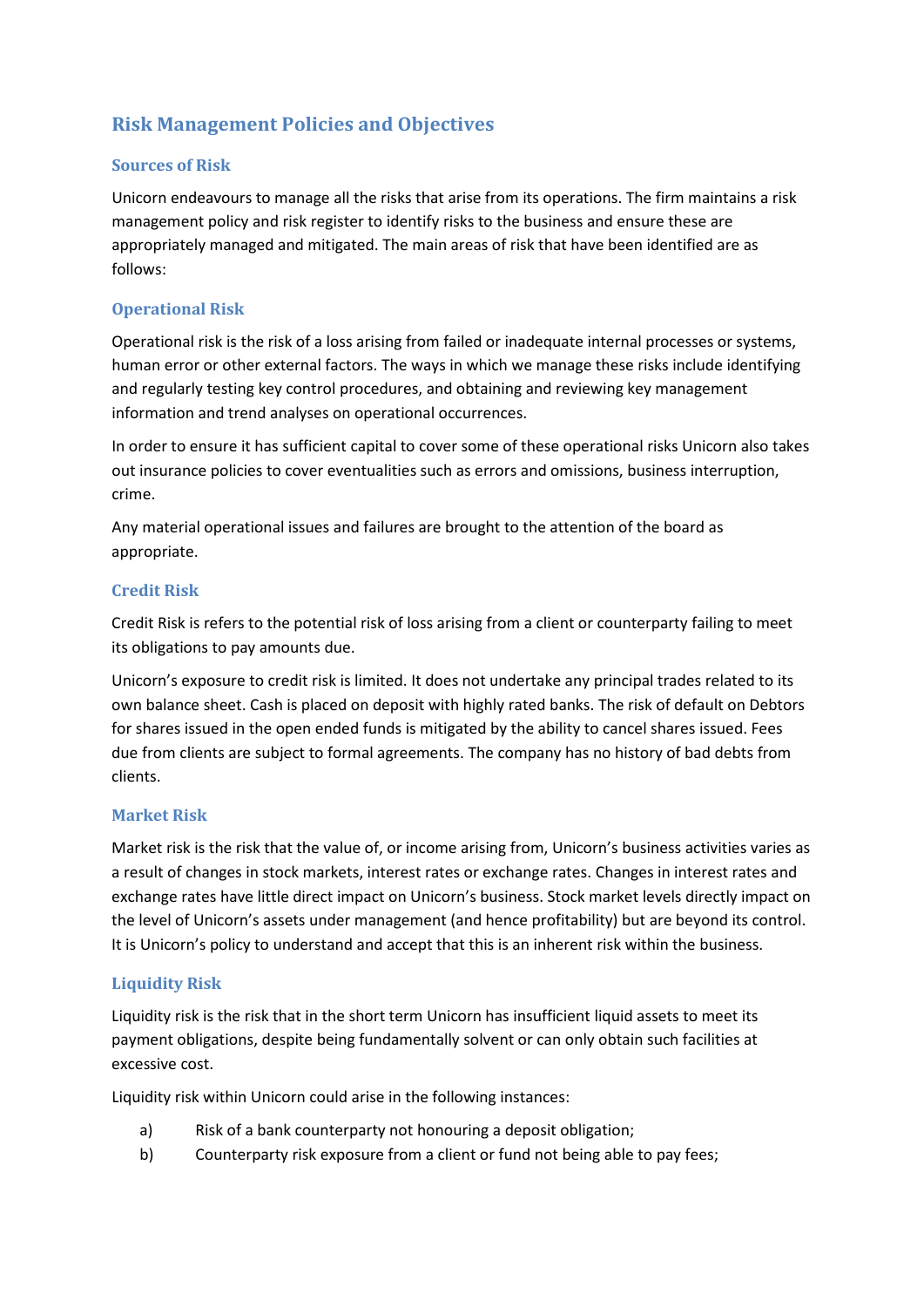- c) Risk of the company paying trustees for creation of shares ahead of receipt of investor subscription;
- d) Risk of a significant or unplanned corporate expense, such as a litigation or compensation claim;
- e) Risk of the company becoming loss-making and draining cash resources.

Unicorn's liquidity policy is to maintain assets in such proportion and type as will at all times enable it to meet its liabilities as they arise. Unicorn is a cash generative business and will usually be able to meet all payment obligations out of operating income in the short. However, detailed management accounts and cash flow budgets are produced and reviewed by the Board on a regular basis to demonstrate this.

# **Risk Oversight**

Unicorn's board of directors is responsible for establishing the risk framework and managing all risks undertaken by the business. The board formulate high level policies and objectives in relation to those risks and where necessary to puts in place detailed processes and controls or other mitigating action to ensure risks are adequately managed. Policies and procedures are kept up to date at all times and thoroughly reviewed bi-annually.

# **Capital Requirement**

### **Pillar 1**

Unicorn's approach to assessing the adequacy of its internal capital is recorded in the ICAAP. The ICAAP process includes an assessment of all material risks faced by the firm and the controls in place to identify, manage and mitigate these risks. The risks are identified and stress-tested against various scenarios to determine the level of capital that needs to be held. Unicorn is a limited license firm and is therefore exempt from the operational risk requirement of Pillar 1 and is not required to calculate an operational risk capital charge. As such, its minimum capital requirement is the greater of:

- The base capital requirement of €125,000;
- The sum of its market and credit risk requirements; and
- The fixed overhead requirement (FOR)

The FOR normally exceeds both the sum of market and credit risks and the base requirement. The FOR based on the results for the year ended 31 December 2019 was £1,089,000.

## **Pillar 2**

Unicorn's approach to assessing the adequacy of its internal capital to support current and future activities is contained in the Internal Capital Adequacy Assessment Process. The fixed overhead requirement under Pillar 1 is deemed by the firm to be sufficient capital to meet its current needs. All known risks, including operational risks, have been assessed and appropriate stress tests and scenario analyses have been undertaken to help determine any additional capital required under Pillar 2. Additional capital of £277,000 is currently required for Pillar 2.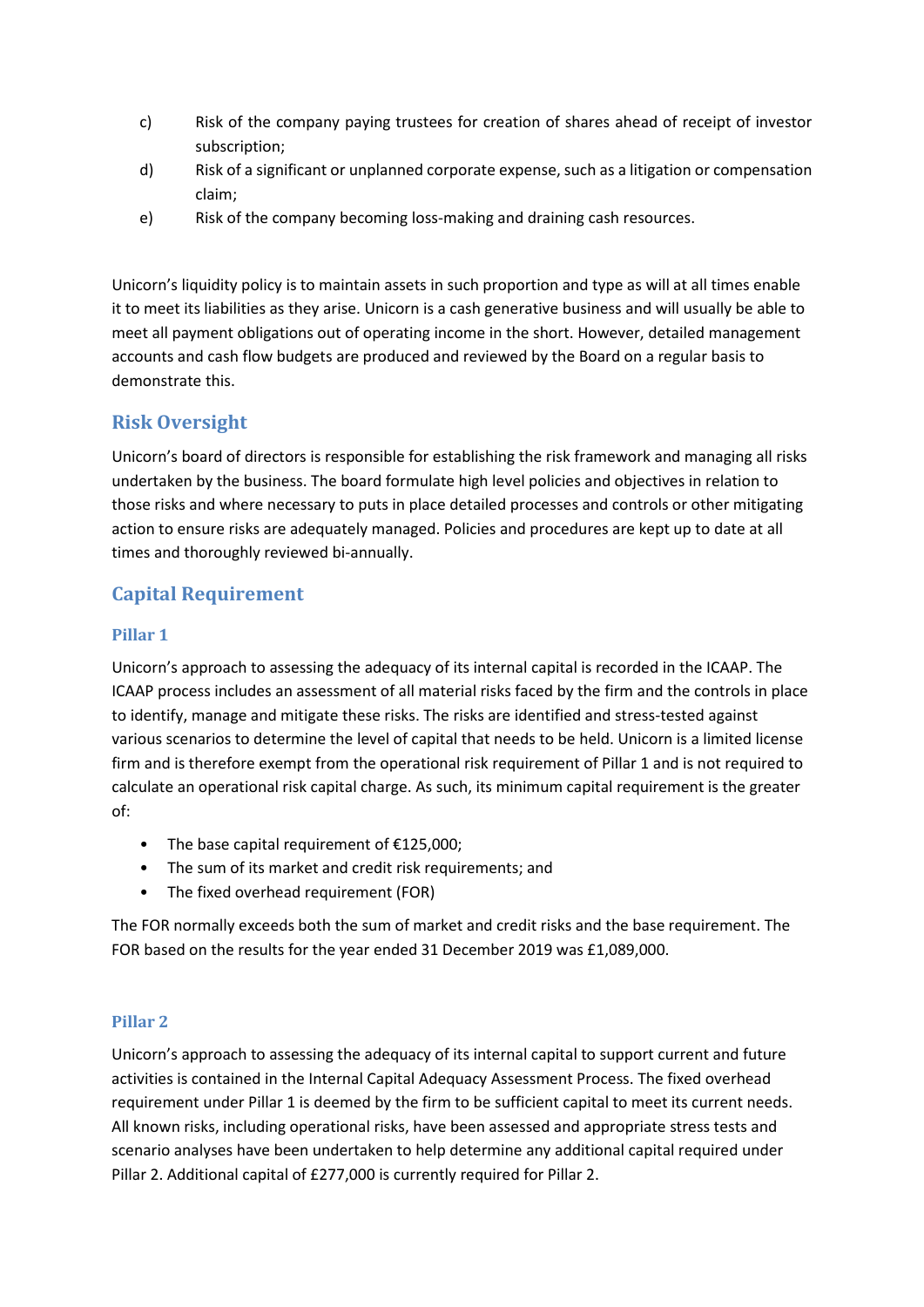As at 31 December 2020 the Firm's regulatory capital position was:

| Capital Item                                     | f'000  |
|--------------------------------------------------|--------|
| Total Tier 1 capital after deductions            | 10,426 |
| Pillar 1 requirement                             | 1,089  |
| Pillar 2 requirement                             | 277    |
| Total Pillar 1 and Pillar 2 capital requirements | 1,366  |
| Capital Surplus                                  | 9,060  |
| Capital Solvency Ratio                           | 763%   |

## **Remuneration**

Unicorn complies with the UCITS V Remuneration Code, as set out under SYSC 19E of the FCA's Handbook. The Remuneration Code is designed to ensure that firms do not encourage excessive risk taking and staff interests are aligned with those of its clients. Unicorn's remuneration policies are fully compliant with the FCA guidelines and requirements.

#### **Objectives**

The Remuneration for Code Staff is designed to deliver sound and effective risk management, consistent with the approach we take to investment management. The remuneration policy is in line with the business strategy, objectives, values and interests of Unicorn, the funds it manages, the investors in the funds and it includes measures to avoid conflicts of interest.

To ensure that the objectives of the remuneration policy are delivered by Unicorn, the following systems and controls are in place:

- *Measurement of performance:* Employees' performance is assessed continually and includes a review of fixed and variable remuneration is reviews. This assessment includes the following factors:
	- o The performance of the firm as a whole
	- o The performance of the funds managed by Unicorn
	- o The performance of an individual against their own personal objectives, which includes non-financial elements such as compliance and risk elements
- *Governance/Oversight:* The Remuneration Policy is reviewed at least annually by the Compliance Officer, in conjunction with our independent external compliance consultants, to ensure that our remuneration is appropriately aligned with the interests of the investors in our funds and is fully compliant with all regulatory requirements. The Remuneration Policy is submitted to the Unicorn Board who is directly responsible for approving the Remuneration Policy and annually reviews the overall remuneration strategy.